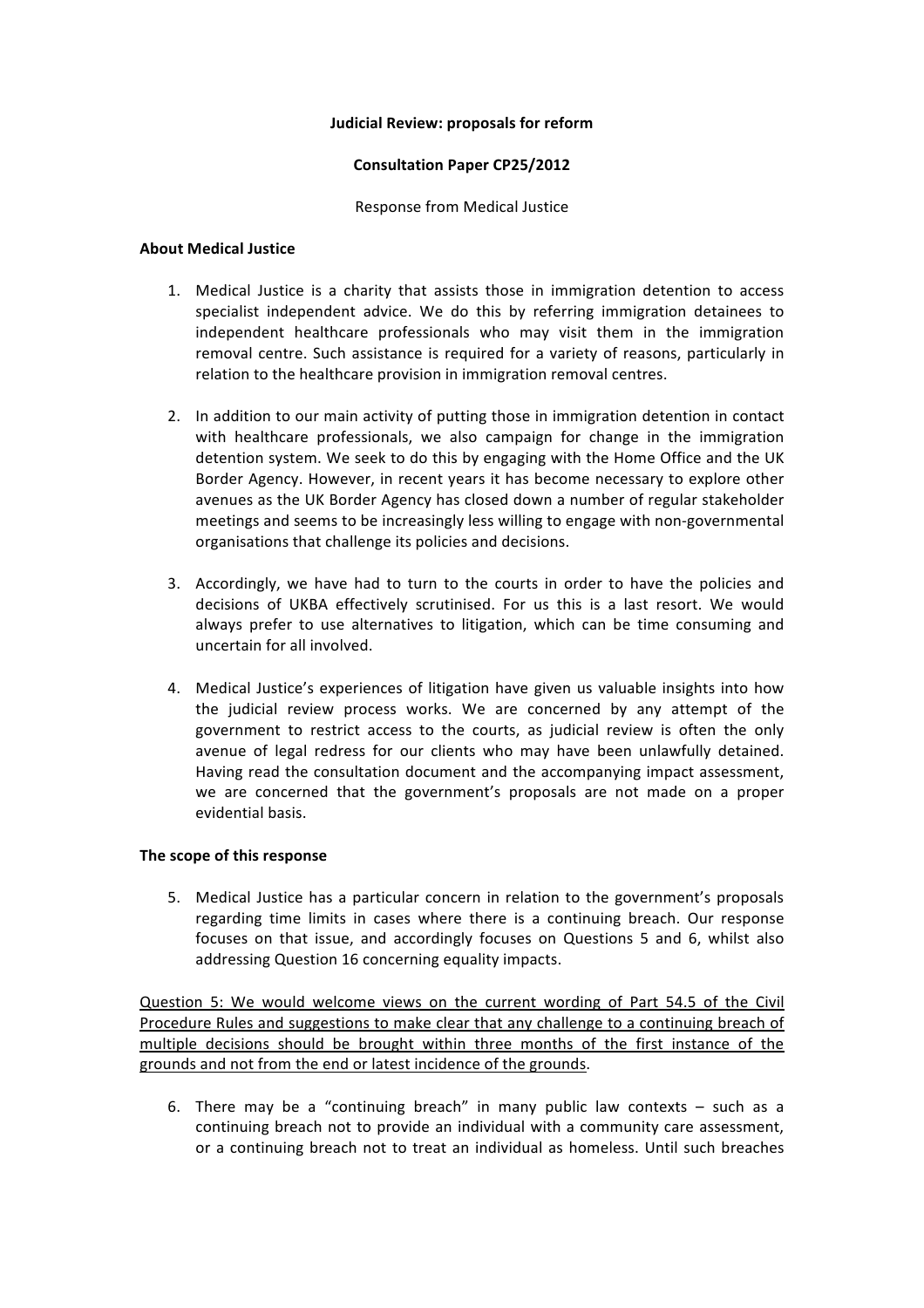are remedied they are continuing.<sup>1</sup> This can provide a basis that any delay might be disregarded.

- 7. However, the experience of Medical Justice in this context relates to a specific form of continuing breach that arises from unlawful policies or practises.
- 8. Medical Justice has been involved in a number of cases challenging policies and practises by way of judicial review. These cases are:
	- a. *R (Medical Justice) v Secretary of State for the Home Department* [2011] **EWCA Civ 1710.**

In this case Medical Justice challenged a policy that enabled certain categories of immigration detainees to be removed from the UK with less than the normal 72-hour notice period. We successfully argued that this "zero-notice" policy abrogated the constitutional right of access to justice because an individual subject to the policy would find it extremely difficult to mount an effective legal challenge with no notice of being removed.

The policy under challenge was adopted on 11 January 2010.

The claim was filed on 6 April 2010, i.e. just over 3 months from when the policy was adopted.

b. *R (MD (Angola)) v Secretary of State for the Home Department* [2011] EWCA Civ!1238

> In this case, Medical Justice intervened in a case that concerned the treatment of immigration detainees with HIV. Part of the case concerned whether there was an adequate system in place for the treatment of HIV in Immigration Removal Centres (IRCs). As interveners, part of our case was that the arrangements in IRCs for those with HIV was (and is) extremely poor, with missed medication being a occurring many times as well as failures to comply with the guidance of the British HIV Association (BHIVA) guidance.

> This part of the case therefore was a challenge to the overall practice of providing adequate healthcare in IRCs.

c. *HA (Nigeria) v Secretary of State for the Home Department* (Court of Appeal proceedings ongoing).

> In this case, Medical Justice has jointly intervened with MIND. The case concerns an immigration detainee with severe mental health problems and his poor treatment whilst held in detention. The judge at first instance found that there was a violation of Article 3 ECHR and that relevant policy concerning the detention of those who are

<sup>&</sup>lt;sup>1</sup> See for instance *R (H) v London Borough of Brent* [2002] EWHC 1105 (Admin)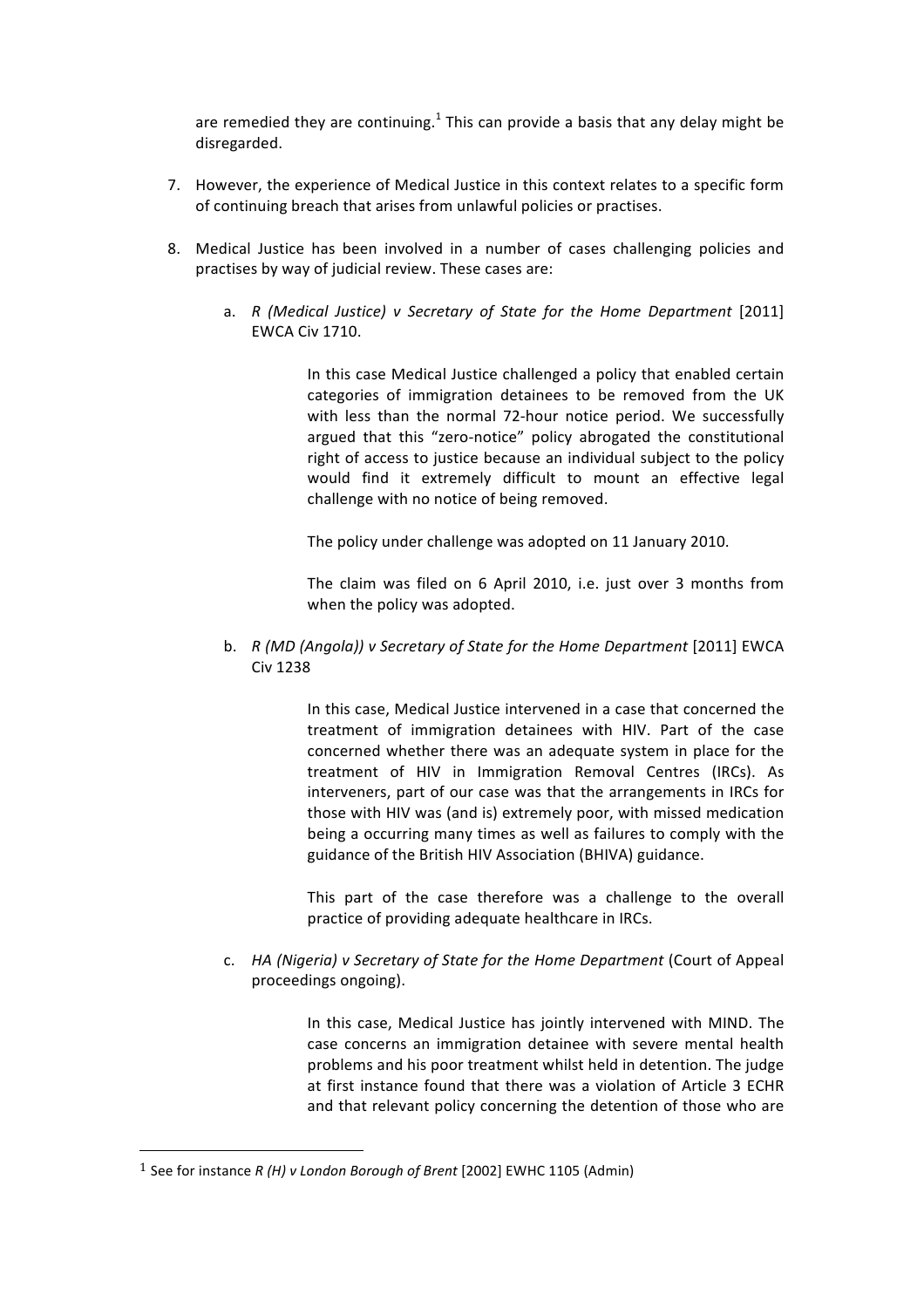mentally ill was unlawful. That policy was adopted in 26 August 2010.!

Part of our submissions to the court relate to the unlawfulness of the policy as well as the general practises of IRCs to the treatment of those with mental illness.

d. *R" (RAN" and" others)" v" Secretary" of" State" for" the" Home" Department* (Administrative Court proceedings ongoing)

> In this case, Medical Justice is supporting several claimants who have been subject to mistreatment in their home countries. It is their case that they have independent evidence that they were victims of torture. Accordingly, the effect of the relevant rules and policy is that these individuals should not be detained. It is our case that systemic failure in how these rules are applied has created a continuing state of illegality.

> Accordingly, an important part of our case relates to the systemic failures in the system and amounts to a continuing breach.

- 9. These cases have been set out to demonstrate that in the litigation in which Medical Justice is often engaged we are normally concerned with a continuing state of affairs brought about by (a) unlawful policies or (b) unlawful practices.
- 10. It is clear from paragraphs  $61 65$  of the consultation document that the government intends to prevent such cases from being heard because as in these cases of continuing breaches are "essentially frustrating the application of the three month time limit".
- 11. It is the view of Medical Justice, this would be a highly retrograde step for the following reasons:
	- e. Negotiations: Litigation is always a last resort for a small charity like Medical Justice. It is better to initially seek to negotiate improvements directly with the Home Office or the UK Border Agency. Occasionally, they are receptive to our input. Changes arrived through negotiation can be better in terms of outcomes and implementation. However, such negotiations can be extremely time consuming. The negotiations prior to the proceedings in *RAN* and others have occurred over several years. If we were forced to issue proceedings by reason of a change in approach to the time limits in CPR Part 54, we would lose the opportunity to meaningfully engage and may be forced to litigate unnecessarily.
	- f. Effective scrutiny: It is the experience of Medical Justice that consultation exercises with the Home Office or the UK Border Agency are often tokenistic exercises, where legitimate concerns are not taken on board or addressed. These concerns frequently concern the legality of changes in policy, such as in the *HA (Nigeria)* case. Recourse to the courts is often the only opportunity to have a policy change subject to effective and independent scrutiny.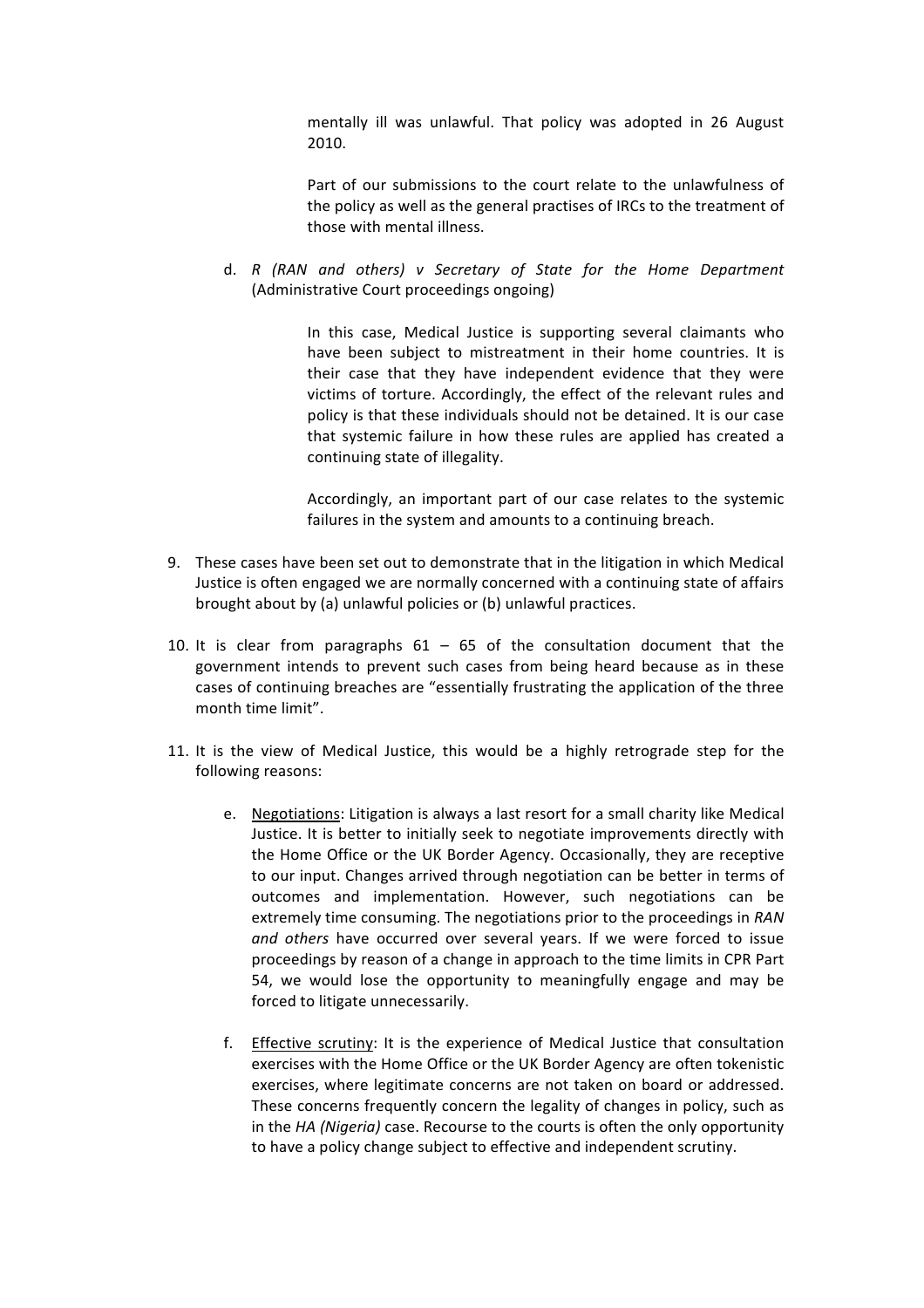- g. Evidence necessary: The evidence necessary to bring an effective challenge to a policy or practise is often significant. This takes time to gather and compile. For instance, in the *MD (Angola)* and *RAN and others* Medical Justice's position was supported by dossiers that were created as the result of painstaking research and analysis. It would severely compromise our ability to construct a proper evidence base if we were limited in cases of continuing breaches to a 3 month time limit.
- h. Efficiency: Furthermore, such test cases are a more efficient way of resolving commonly occurring issues. In *RAN and others* it is our hope that our client group would benefit from an authoritative judicial ruling which will prevent an ongoing wave litigation which concerns the failures to properly implement Rule 35 of the Detention Centre Rules 2001. A single test case can obviate the need for other would-be claimants to pursue proceedings. On this basis, the proposal may increase costs overall.
- i. Impact on client group: The issues we choose to litigate are chosen carefully and typically have a wide impact on our client group, immigration detainees. Our cases highlight the systemic failings in respect of the immigration detention system. For instance in *Medical Justice* we were able to vindicate the constitutional right of access to justice for a number of vulnerable groups including those at risk of suicide and unaccompanied minors. We seek to shine a light into dark and remote corners of the state's control over vulnerable individuals. In principle, we would object to any proposal that sought to prevent this.
- j. Rule of law: The notion that such cases might be prevented from being heard on the basis of a technicality is objectionable to the constitutional role of the court in supervising the actions of the executive.<sup>2</sup>
- k. Artificiality: Finally, there is a degree of artificiality in requiring a particular date to be identified in cases where such a date does not exist. In cases where there is a challenge to certain practises, these often develop over time  $-$  there is no single point where the practise suddenly "appears". In *RAN and others and MD (Angola)* there was no point where the practises in question could be said to have simply begun. In these cases, there is no attempt to frustrate the time limit in CPR  $54.5$  – instead, these cases simply illustrate that in cases of continuing breaches, the wording of CPR 54.5 does not accommodate the issues raised.
- 12. These factors demonstrate that if there is a problem with the wording of CPR 54.5, this problem is because it does not sufficiently take into account cases where there are continuing breaches. Accordingly, it is the view of Medical Justice that if CPR 54.5 is to be amended, any change takes account of this problem.

Question 6: Are there any risks in taking forward the proposal? For example, might it encourage claims to be brought earlier where they might otherwise be resolved without reference to the court?

<sup>&</sup>lt;sup>2</sup> By analogy see: *R v Inland Revenue Commissioners, ex parte National Federation of Self-Employed* and Small Businesses Ltd [1982] AC 617, 644E-G